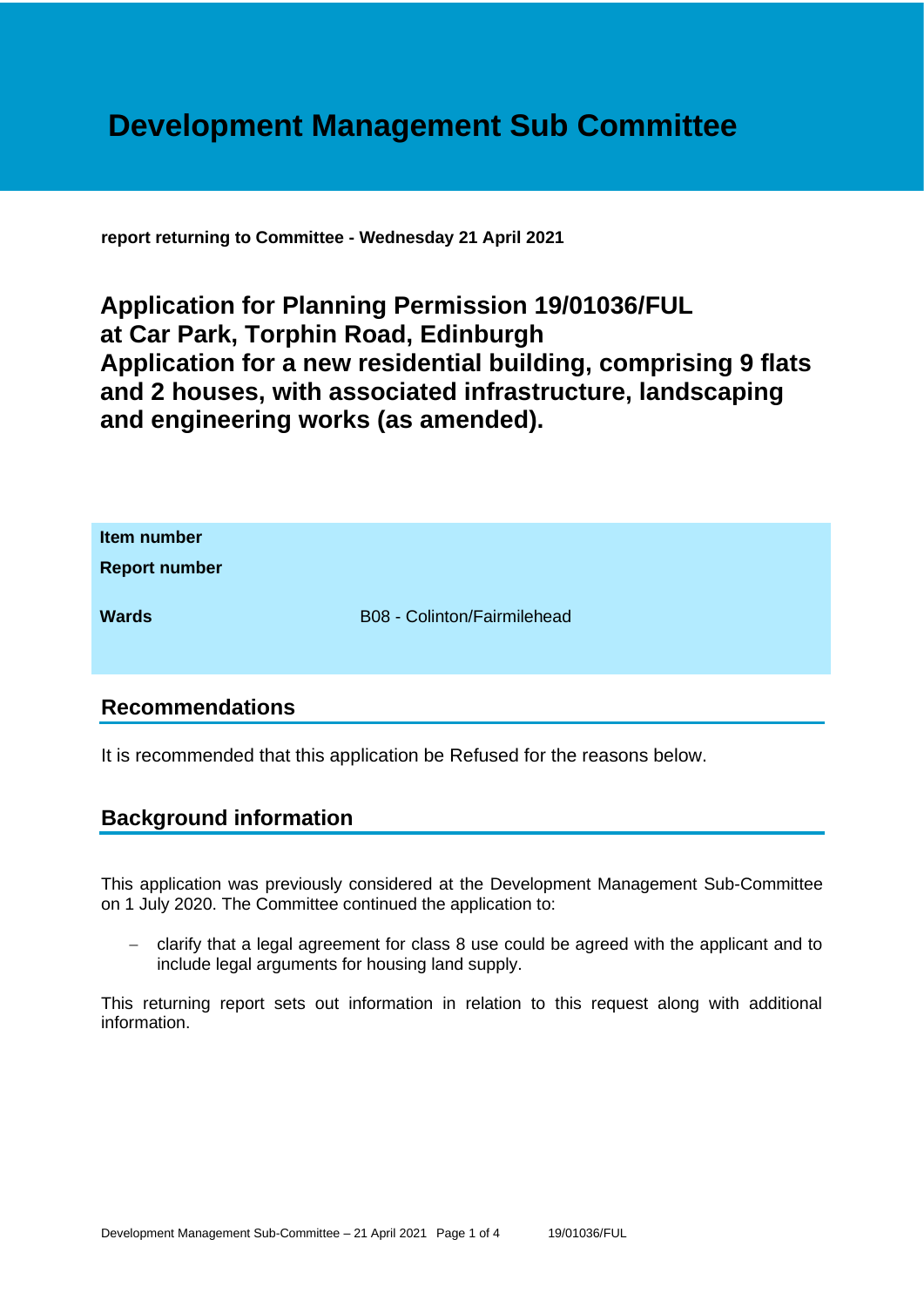### Development Use Class

The application as originally submitted describes the use as residential. This is supported by the planning statement submitted with the application and the further addendum submitted 9 June 2020 which assesses the application against the principle housing policy and housing land supply position. The applicant has not applied for a Class 8 use and the decision maker can only assess the application submitted and not an alternative proposition.

The committee has asked to consider if Class 8 use could be agreed. Class 8 use is defined as residential institutions in the Town and Country Planning (Use Classes) (Scotland) Order 1997.

In the statement submitted by the applicant in October 2020 following committee discussions, the applicant has stated that the use is not readily reflected in the use class order and that they would consider a Sui Generis use (a use within a class of its own) most appropriate.

The development of the flats already reflects a sui generis residential use. The two houses fall under Class 9 (Houses).

#### Housing Land Supply

The latest Housing Land Audit and Completions Programme was reported to Planning Committee on 3 February 2021. This monitored the completion of housing and the supply of housing land in the period for 2020.

It concluded that there is more than sufficient unconstrained housing land to meet the housing land requirement and that the five-year completions programme is above target. This most recent report updates and reaffirms the position that was expressed at the original committee.

#### Further Information

Following the committee discussions on 1 July 2020 and on the request of the planning service, the applicant has submitted a statement of further information. This statement is available to view on the Planning Portal. A summary of this further information is set out below.

#### *Occupancy of Residential Units*

The proposal includes 11 residential units as a mixture of one bedroom to four bedroom flats and two three bedroom houses. The applicant has stated that the two three bedroom houses and one of the two bedroom flats would be occupied by care givers and their families. The remaining flats would be occupied by people with special care needs.

From the bed spaces indicated on the plans the development would provide 14 spaces for people with special care needs and 8-10 spaces for care givers and their families. The applicants statement states there would be spaces for 18 residents with care needs though this is understood to be an error.

The applicant has advised that the caregivers would be employed by Tiphereth or volunteers with Tiphereth and that the care givers may wish to bring their families. This mix of residents is intended to form a shared living community.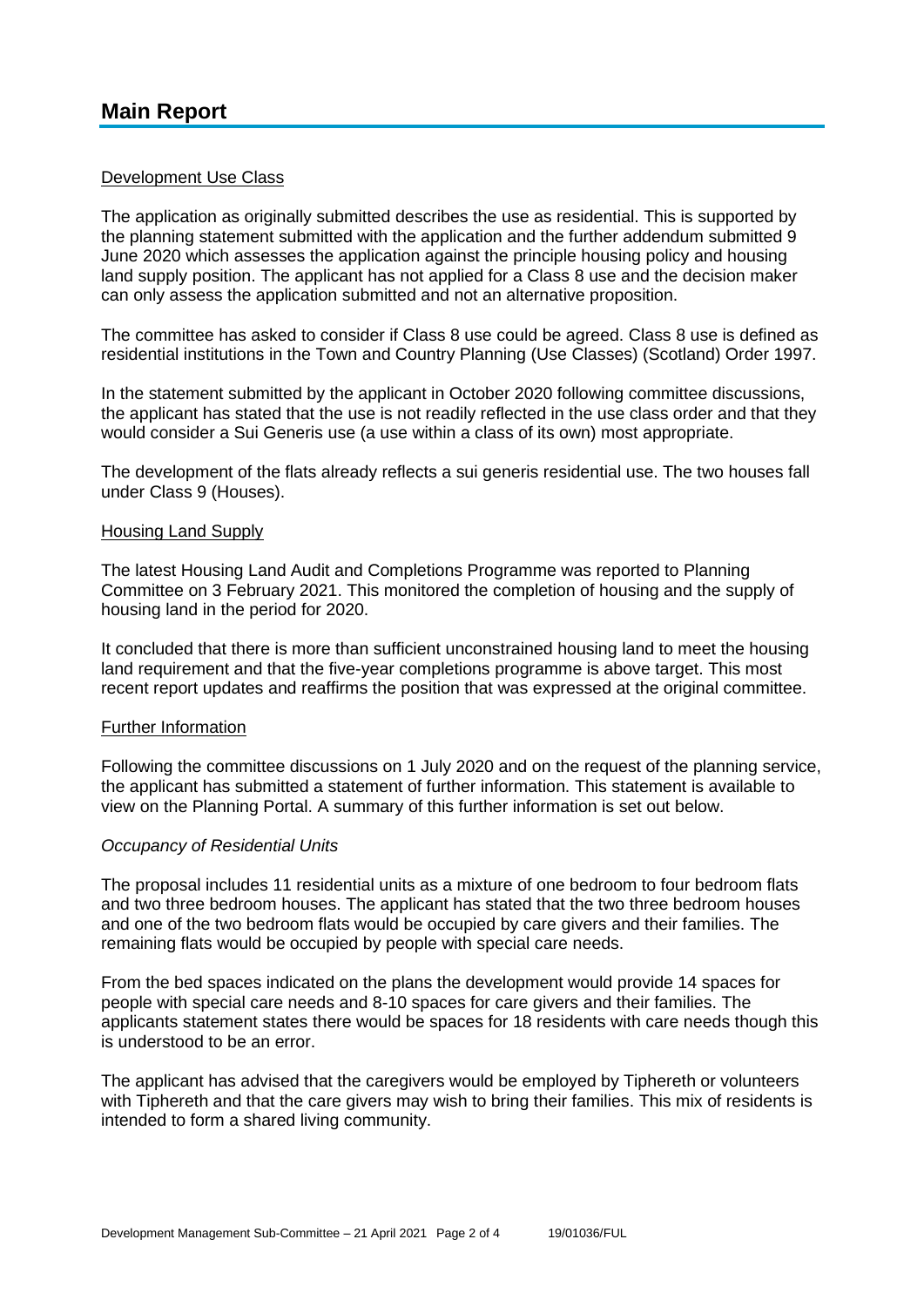### *Location of Development*

It was requested that the applicant provide specific details of how the use was physically connected to Hoyland House. Hoyland House is the former golf club house for which the proposed development site was previously the car park. This information was to provide evidence of the need for the development to be in this particular location in proximity to Hoyland House.

The applicant has advised that Hoyland House is not the organisation's only site nor is it its primary site. They have stated that they run a number of sites along Torphin Road including homes and day service buildings. A map has been provided showing these locations spread over approximately 800 metres. Planning application history shows that these include class 8 care uses and various facilities.

There is no physical connection to Hoyland House specifically. The applicant has stated: *'Residents will be part of the wider Tiphereth community. Due to the specific support needs of the residents and Tiphereth's philosophy, the proposed facility needs to be located close to the existing Tiphereth facilities at Hoyland House (150m from the site) and along Torphin Road (500m from the site).'*

#### **Conclusion**

The original report raises significant issues on the design of the proposal and its appropriateness for this location within the green belt, Special Landscape Area and Pentlands Regional Park

Specifically, the proposal fails to address the overarching requirement that development would not detract from the landscape quality and/or rural character of the area in respect of green belt development. As such, it is contrary to policy Env 10 on Green Belt and no substantive case has been provided which would justify an exception to this policy.

The previous report concludes that the design quality of the development falls far below that which would be expected for this highly sensitive site and that the proposal would fail to provide an adequate level of amenity for future occupiers. This position has not changed.

The applicant has submitted sketch layouts which, though limited in detail, may enable a more suitable approach to design. The applicant has indicated the potential for a scheme with a revised design and more clearly defined and precise use could be submitted. Any revisions to the scheme of this extent would require the submission of a new application. The applicant has requested that the scheme be determined as it currently stands.

In the event that committee was minded to grant planning permission on the basis of a restricted use this should be secured by legal agreement. This would be based upon the following informative:

*A legal agreement shall be formed which secures the occupancy of the development as follows: At least eight of the dwellings shall be occupied by at least one individual who has a physical or learning disability and who requires care or support at their place of residence. The remaining dwellings shall be occupied by care givers and their families. Care givers shall provide care to occupants of this development or to the Class 8 residential use at 'Hoyland House' 37 Torphin Road, Edinburgh or 'Torphin House' 49 Torphin Road, Edinburgh.*

The applicant has indicated that they would be willing to enter into such a legal agreement.